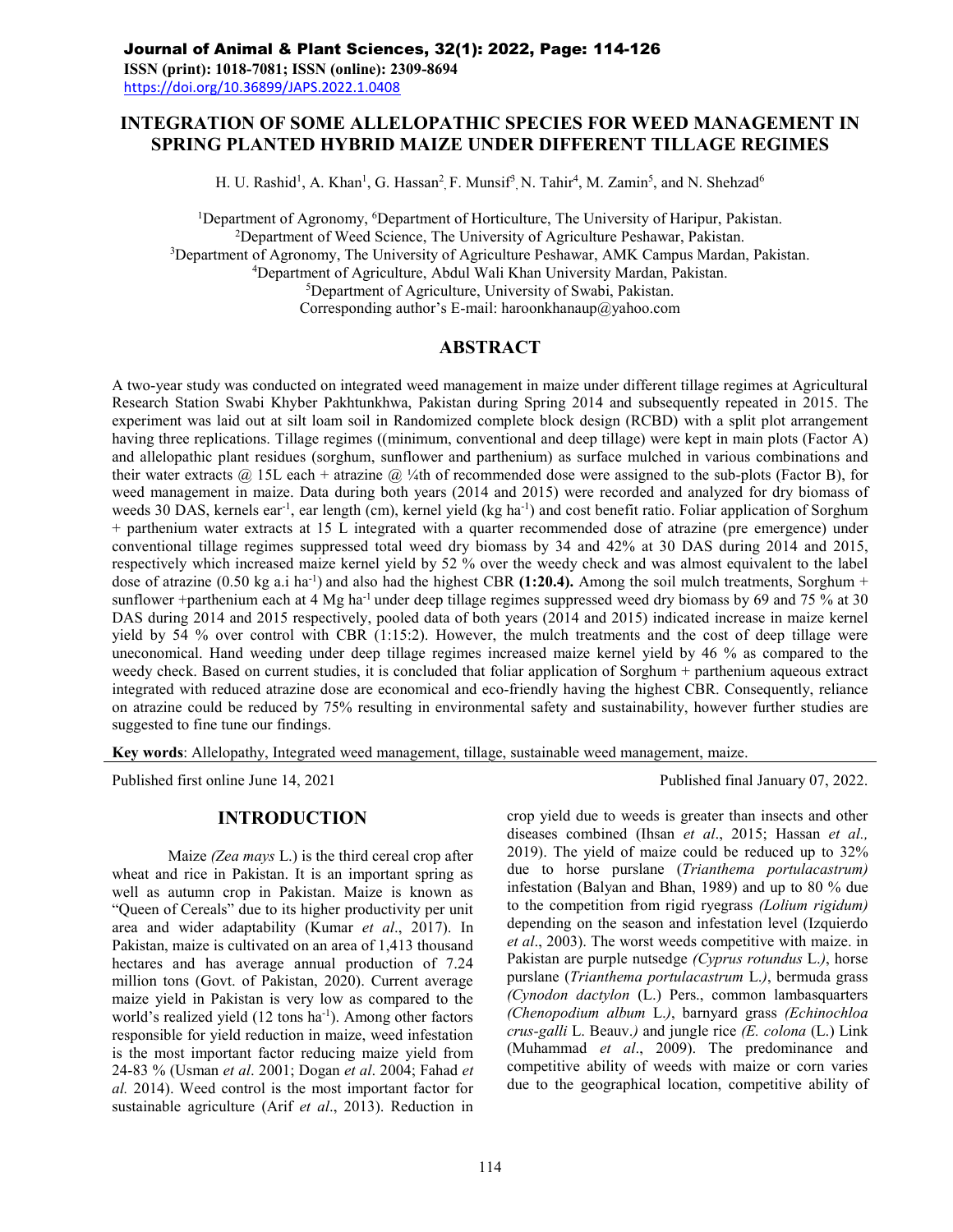the variety planted, nutrients availability, availability of moisture, soil type and soil management.

The non-judicious use of herbicides can create many environmental and health related problems everywhere in addition to resistance development in weeds (Jabran *et al.*, 2018). Environmentalists are deeply concerned with the indiscriminate use of herbicides. Recently 38 weed species have now evolved resistance to glyphosate, in glyphosate resistant crops, spread across 37 countries of the world infesting 34 different crops and six non-crop situations (Heap and Duke, 2018), which includes some worst weeds of the world. Hence, principal reliance on herbicides has become obscure and alternate weed control measures are indispensable. Indiscriminate herbicide usage is driving agro ecosystems towards dwindling species diversity and, in many situations and leading to herbicide resistance (Powels and Yu, 2010; Vila-Aiub *et al*., 2005; Storrie *et al*., 2014). Very recent comprehensive survey of Heap (2020) reveals a gloomy picture of resistant weeds worldwide to the extent of 512 unique cases (species x site of action) of herbicide resistant weeds globally, with 262 species (152 dicots and 110 monocots) have been reported in 93 crops in 70 countries. Hence, the utilization of allelopathic properties of allelopathic plant species offers promising opportunities for sustainable weed management (Lorenzo *et al*., 2013). Allelopathy could thus, be an alternative to the synthetic herbicides because allelochemicals do not have residual effects (Bhadoria, 2011). Several allelopathic plants such as Sorghum (Weston and Duke, 2003), Sunflower (1987; Batish *et al*. 2002) and Parthenium (Adkin and Sowerby ,1996; Hassan *et al*., 2008, Safdar, 2014; Hassan *et al.,* 2018) are inhibitory as well as stimulatory to weeds (at low doses). The application of allelopathy in crop production in Pakistan are successful examples in recent years (Cheema *et al.*, 2013; Khan *et al.,* 2020).

Moreover, it is also observed that allelopathic effect does exist due to a single compound, but ideally interaction of multiple compounds which may work together either in synergistic or additive means (Putnam *et al.* 1983). Although allelochemicals cannot totally suppress weeds but can be mixed with herbicides to use in crops. It is difficult to get the results of allelochemicals which are at par with herbicides efficacy but at least the overall herbicide use can be reduced if the mixture of allelochemicals and herbicide are used (Jabran *et al*., 2018). For environmental integrity Hassan *et al.* (2019) integrated maize cultivars with reduced dose of atrazine<br>and successfully managed weeds and harvested **Factor** (A) and successfully managed weeds and harvested **Factor** relatively equal vield with the recommended dose of  $MT =$ statistically equal yield with the recommended dose of  $MT = 3$ <br>atrazine atrazine.

Tillage operations and soil disturbance can usually improve soil aeration and mineralization of organic nitrogen and its availability to plant consumption (Halvorson *et al*., 2001; Dinnes *et al*., 2002). Hence,

tillage regimes disturb the composition of weed groups. In maize cropping system soil disturbance is inversely proportional to the number of weed species (Cardina *et al*., 1991). It not only kills weeds, but also disturbs the soil (Mohler and Galford, 1997). Individually the effect of allelopathy and tillage has been well reported (Lorenzo *et al*., 2013; Mohler and Galford, 1997) however the interaction of both has been studied very rarely. Keeping in view the importance of tillage as a fundamental component in the weed management strategies and unlimited opportunities that allelopathy provides and the recognized importance of allelopathins in weed management, the current study was undertaken with the objective to identify an effective and economical allelopathic treatment synergistic with a best tillage regime for weed management in spring planted hybrid maize under field conditions.

## **MATERIALS AND METHODS**

**Experimental Site and other details:** Field experiment entitled "Integration of allelopathy and reduced dose of atrazine under different tillage regimes for weed management in spring planted hybrid maize**"** was conducted at Agricultural Research Station, Swabi, Khyber Pakhtunkhwa Pakistan during March-June, 2014 and subsequently repeated in the same season during 2015 under the same protocol. Maize hybrid **"**Pioneer 3025**"** was selected as the test crop. Sorghum (*Sorghum bicolor* (L.*)* Moench.*,* sunflower *(Helianthus annuus* L.*)*, and parthenium (*Parthenium hysterophorus* L.*)* residues in equal combination were used for surface mulches (S.M), whereas, their water extracts (WE) combination was mixed with reduced atrazine dosage (1/4th of recommended dose  $(0.50 \text{ kg} \text{ a.i} \text{ ha}^{-1})$  for foliar application. Hand weeding and weedy check were also included in the treatments. The experiments were laid out in randomized complete block design (RCBD) with split plot arrangement having three main plots assigned to 3 different tillage regimes, while 12 sub plots were allotted to different weed control measures having a sub-plot size of 3mx2m. Recommended seed rate of maize  $@25$  kg ha- $\frac{1}{1}$ ; row to row distance of 75 cm and plant to plant distance of 15 cm were maintained. The fertilizer was applied @ 150 kg nitrogen + 100 kg phosphorous ( $P_2O_5$ ) ha-1 , as applied in the form of urea and diamonium phosphate (DAP), respectively. The detail of treatments is furnished as under:

**Main** plots (Tillage systems  $= 3$ )

Minimum tillage (rotavator + planking) Conventional tillage {tine plough (twice) +

planking}

 $DT =$  Deep tillage (chiesel plough + tine plough + planking)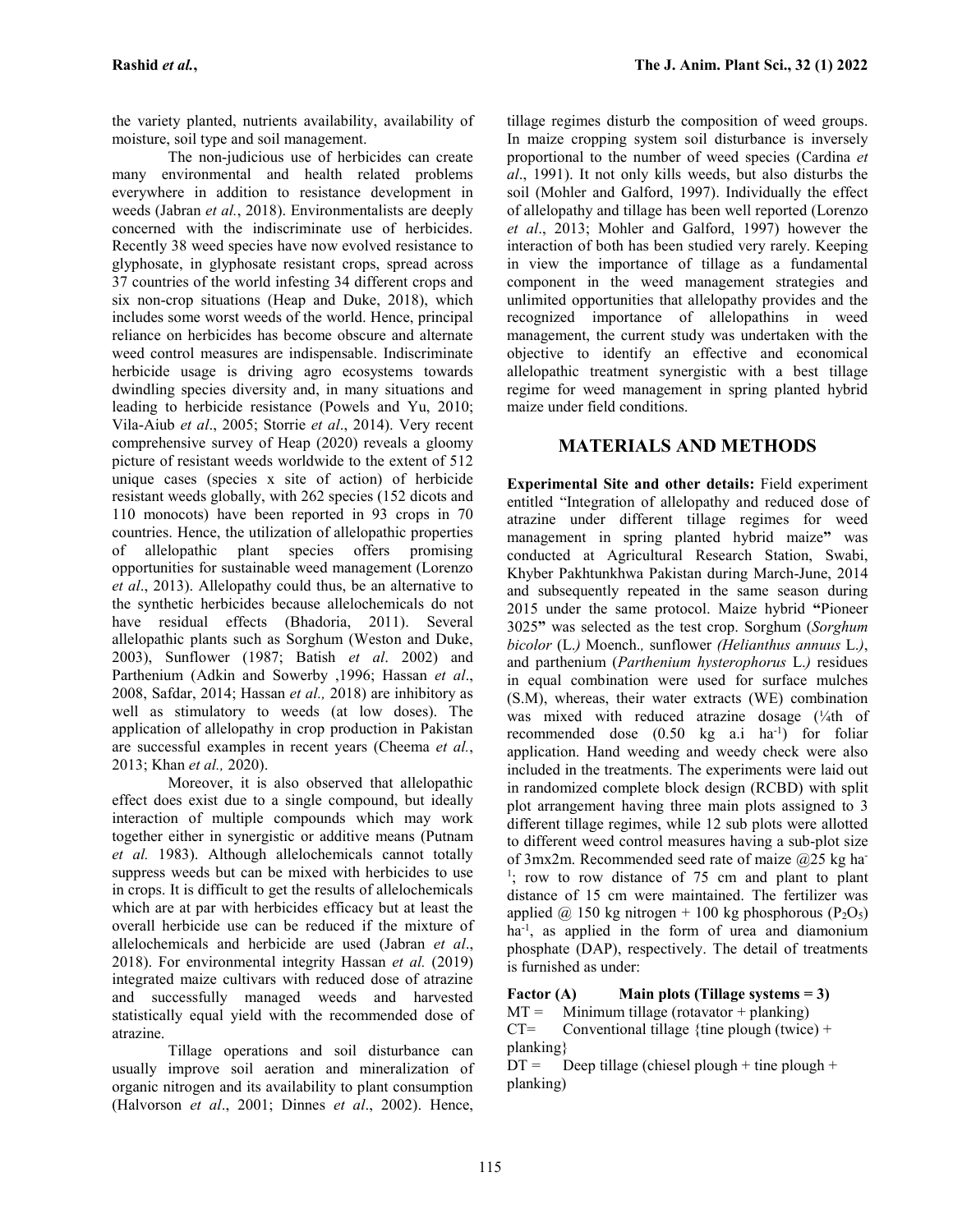**Factor (B) Sub plots (12 weed control treatments including weedy check)**

T1=Sorghum + sunflower (WE)  $@$  15L each + atrazine  $(a)$  <sup>1</sup>/<sub>4</sub>th of recommended dose of atrazine (Pre emergence).

T2= Sorghum + partheniun (WE)  $\omega$  15L each + atrazine  $(a)$  <sup>1</sup>/<sub>4</sub>th of recommended dose of atrazine (Pre emergence).

T3=Sunflower *+* parthenium (WE) @ 15L each + atrazine  $@$  ¼th of recommended dose of atrazine (Preemergence).

T4=Sorghum*+* sunflower + parthenium (WE) @ 15L each + atrazine  $\omega$  ¼th of recommended dose of atrazine (Pre-emergence).

T5= Sorghum + sunflower (SM) each  $\omega$  6 Mg ha<sup>-1</sup> at 3-4 leaf stage of maize*.*

T6= Sorghum + parthenium (SM) each  $\omega_0$  6 Mg ha<sup>-1</sup> at 3-4 leaf stage of maize*.*

T7= Sunflower + parthenium (SM) each  $\omega$  6 Mg ha<sup>-1</sup> at 3-4 leaf stage of maize.

T8= Sorghum*+* sunflower + parthenium (S.M) (SM) each  $(a)$  4 Mg ha<sup>-1</sup> at 3-4 leaf stage of maize.

T9=Atrazine  $\omega$  <sup>1</sup>/<sub>4</sub>th of recommended dose sole application (Pre emergence).

T10=Atrazine  $\omega$  0.50 kg a.i ha<sup>-1</sup> or recommended rate (Pre emergence).

T11=Hand weeding 30 days after germination of maize (once)

T12=Weedy check

**Collection of Allelopathic Plants:** Fresh plants of Sorghum, sunflower and parthenium were collected from farmers' field in district Swabi. All plant samples were washed to remove dust and other particles and were chopped by electric cutter into 3-4 pieces and dried in oven (Kenton; KH-120AS) for 72 hours at  $65^{\circ}$ C and were ground with the help of electrical grinder.

**Preparation of Extracts:** Oven dried powder of allelopathic plants were soaked in water  $1:10 \text{ (w/v)}$  for 48 hours. Finally, extracts were filtered through muslin cloth to obtain respective water extracts (Cheema and Khaliq, 2000). Quarter dose  $(\frac{1}{4}$  of recommended dose of atrazine) was tank mixed with each extract.

**Preparation of Surface Mulches:** Surface mulches were prepared by obtaining the whole plants of sorghum. sunflower and parthenium by harvesting at maturity, dried, chaffed with electric cutter into 3-4 cm pieces and stored under cover to avoid possible leaching by rainwater. The chaffed mulches were integrated in different combinations according to treatments and applied as surface application in respective plots 15-20 days after crop emergence during both the years.

#### *Data Recording and Parameter studied*

**Dry biomass (g) plant -1:** Fresh biomass of all plant species was dried in an oven for 48 hours at  $65^{\circ}$ C and dry biomass (g) was obtained.

**Cob length (cm):** Ten cobs from each subplot were randomly collected, measured and means were calculated.

**Number of kernels cob**-1 : Ten cobs from each subplot were randomly collected, and kernels of each cob was calculated and averaged.

**Kernel yield (kg ha-1):** After harvesting the economic yield i.e., kernel yield was recorded by weighting the kernels in kg for each subplot and subsequently converted to  $kg$  ha $^{-1}$ .

**Economic Analysis and Cost benefit ratio:** The cost benefit ratio was calculated by dividing added income on Added cost in PKR.

**Statistical analyses:** The data recorded were analyzed statistically year wise as well as combined over years using analysis of variance techniques suitable for Randomized Complete Block Design with split plot arrangement. Means were separated using Least Significant Difference test at 0.05 probability level, when the F values were significant (Steel *et al.,* 1997). The statistical software Statistix 8.1 was used for the analysis of data.

**Soil Physicochemical analysis:** The composite soil sample was collected at surface (0-30 cm) depth from the experimental site at Agriculture Research station (ARS), Swabi Khyber Pakhtunkhwa, Pakistan. Analysis was carried out by the methodology as described by Page *et al*. (1982) and Motsara and Roy (2008).

### **Table 1. 1. Soil physicochemical properties of experimental site (0-30 cm depth).**

| Soil parameters                          | Tillage depths (0-30 cm) |
|------------------------------------------|--------------------------|
| Textural class                           | Silt Loam                |
| Clay $(\% )$                             | 15.13                    |
| Silt $(\% )$                             | 60.67                    |
| Sand $(\% )$                             | 21.8                     |
| Ph                                       | 7.63                     |
| $EC$ (d $Sm^{-1}$ )                      | 0.06                     |
| Organic matter $(\%)$                    | 0.71                     |
| Total N $(%)$                            | 0.028                    |
| Available $P$ (mg kg <sup>-1</sup> soil) | 4.17                     |
| Extractable K (mg $kg^{-1}$ soil)        | 105                      |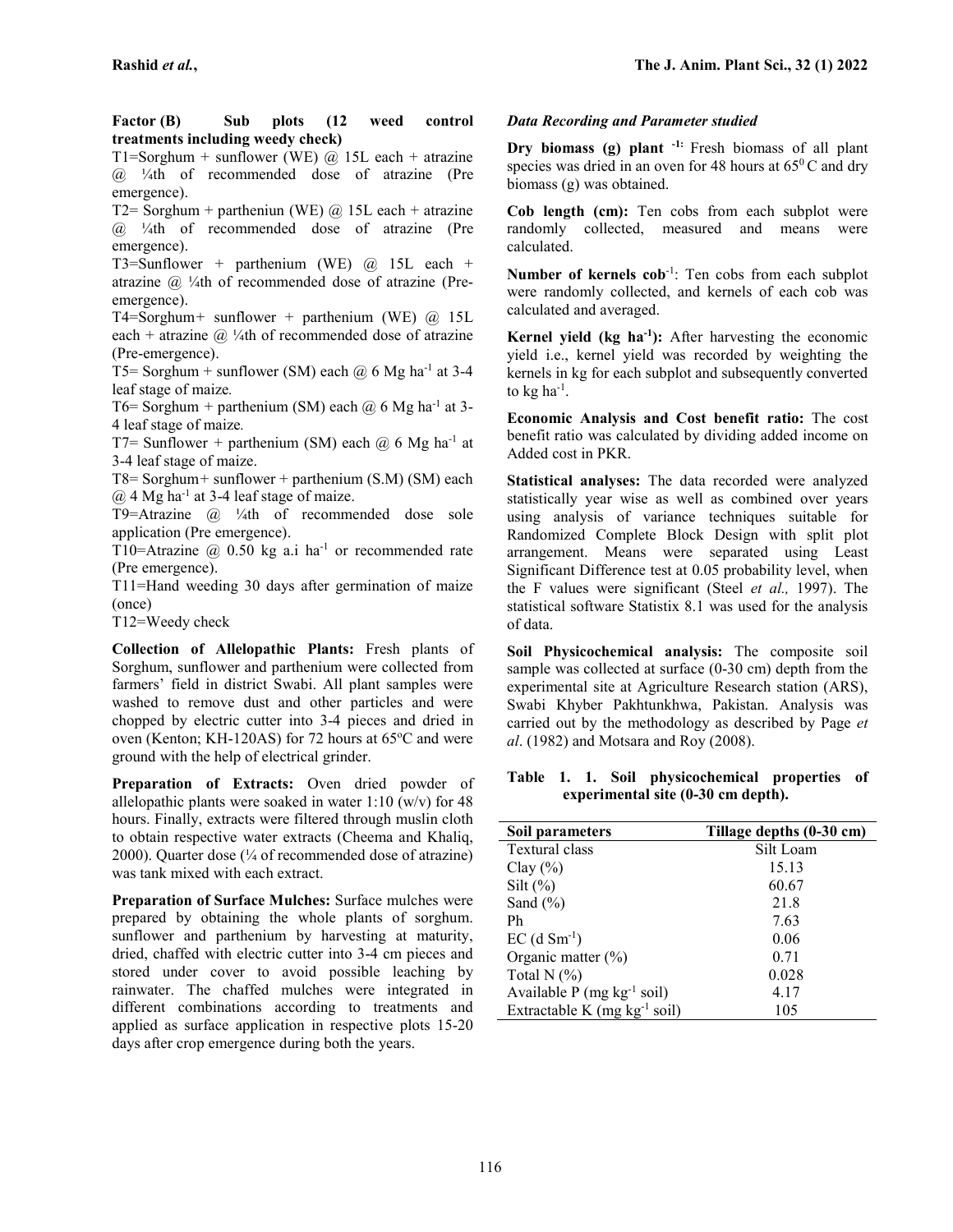

#### **RESULTS**

**Dry biomass (g) plant-1of weeds 30 DAS:** Dry biomass (g) of weeds 30 DAS was significantly influenced by different tillage regimes, application of various weed control treatments and their interaction tillage regimes x weed control treatments (P≤0.05). Whereas, years as a source of variation was also significantly influenced the weed biomass (Table 1.2). Dry biomass (g) of total weeds 30 DAS (55.043) recorded was higher during 2014 as compared to 35.53 g as recorded in 2015. For the main plots, the minimum biomass plant<sup>-1</sup>was recorded as  $48$ ,  $32$  and  $40$  in  $2014$ ,  $2015$  and mean of the two years, respectively under deep tillage, while the highest biomass of weeds was observed under minimum tillage (Table 1.2). For the sub-plots significantly lowest biomass of weeds  $(32 \text{ g})$  was recorded in sorghum + sunflower (SM) each  $\omega$  6 Mg ha<sup>-1</sup> during 2014, while in 2015 and the 2years mean the lowest dry weight of weeds was recorded in sunflower *+*sorghum *+* parthenium (SM) each @ 4 Mg ha<sup>-1</sup> weighing only 16 and 23 g, respectively. The data in Table 1.2 further showed that the highest biomass of weeds was deciphered in Atrazine  $\omega$  <sup>1</sup>/<sub>4</sub>th of recommended dose sole application, attaining the weight of 105, 71 and 88 g in 2014, 2015 and 2 years mean, respectively. It was even higher than the weedy check. Among the interactions (tillage x weed control treatments) on the 2 years. mean data exhibited minimum dry biomass (14.83) as recorded in sunflower *+* parthenium (SM) each @ 6 Mg ha<sup>-1</sup> treatment under minimum tillage regime. In the least dry weight, it was followed by the Recommended dose of atrazine (19.15 g) under minimum tillage (Fig. 1). While, among the different tillage regimes, maximum dry biomass of weeds 30 DAS (123.52 g) was recorded in the Atrazine  $\omega$  <sup>1</sup>/<sub>4</sub>th of recommended dose sole application x minimum tillage followed by the weedy check x conventional tillage  $(88.28 \text{ g})$  (Fig. 1). Pooled data of two years  $(2014 \text{ and }$ 2015) indicated that dry biomass (g) of weeds 30 DAS ranged from (22.89 an d87.64g) for weed control treatments. Maximum dry biomass (87.64) was recorded in Atrazine  $\omega$  ¼th of recommended dose sole application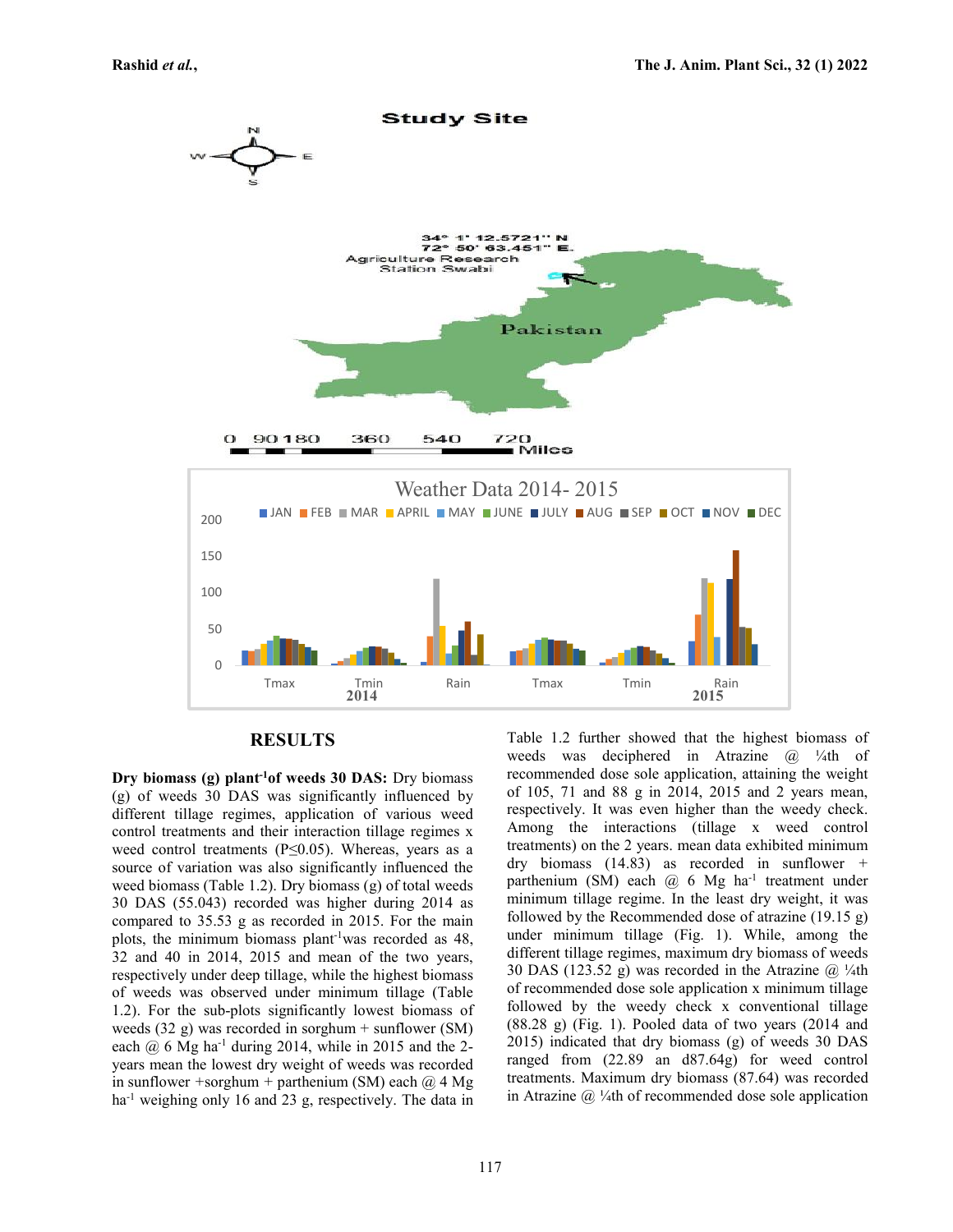followed by control (weedy check) treatment with (80.58 g), whereas minimum dry biomass  $(22.89 \text{ g})$  was observed in sunflower *+*sorghum *+* parthenium (SM) each  $\omega$  4 Mg ha<sup>-1</sup> (Table 1.2)

**Ear Length (cm):** Data regarding ear length (cm) is presented in Table 1.3. Analysis of variance exhibited that Years, tillage regimes, allelopathic treatments and tillage x allelopathic treatments were significant statistically. As far as the Ear Length of maize is concerned. for the Factor A viz., tillage regimes, the longest ears or cobs (15.72 cm) were recorded in the conventional tillage, but it was statistically at par with the deep tillage (15.42 cm) during the study year 2014 (Table 1.3). Similar trend in the data for tillage regimes were recorded during the subsequent year of study, but the differences were non-significant statistically (P>0.05). However, the data pooled over the years was highly significant statistically (P≤0.01). The longest cobs (15.931 cm) were recorded in the deep tillage which however were statistically at par with the minimum tillage (15.722 cm), which it turns was statistically comparable with the minimum tillage (15.167 cm) (Table 1.3). For the allelopathic treatments during 2014, the longest ears/cobs (16.33 cm ea.) were measured in sorghum + parthenium (SM) each  $@$  6 Mg ha<sup>-1</sup>and sunflower + parthenium (SM) each  $(a)$  6 Mg ha<sup>-1</sup>which were however, statistically at par with few other treatments including Atrazine  $(2)$  0.50 kg a.i ha<sup>-1</sup>, while tre the smallest cobs (12 cm) were recorded in the weedy check and Atrazine  $\omega$  ¼th of recommended dose sole application (Table 1.3). A similar trend was recorded during 2015 and the pooled data over the years.

**No. of kernels ear-1:** No. of kernels ear-1 is an important yield component. The differences were significantly influenced by different tillage regimes and application of various weed control treatments (P≤0.01) (Table 1.4). Likewise, interaction between tillage regimes x weed control measures had also significant effect on kernels ear<sup>-1</sup> of maize (P≤0.01). Year as a source of variation had also significant effect on the trait under study  $(P \le 0.05)$ . For the main plots i.e. tillage regimes (Table 1.4), the highest No. of kernels ear<sup>-1</sup> were recorded in the deep tillage viz., 453, 458 and 455 during 2014, 2015 and pooled over the two years data, respectively. For the allelopathic treatments, the highest kernels were recorded as 494, 525 and 519 during 2014, 2015 and the pooled data over two years, respectively in sorghum + sunflower+ parthenium (S.M) each  $@$  4 Mg ha<sup>-1</sup>, which however, was statistically at par with sunflower + parthenium (SM) each  $@6$  Mg ha<sup>-1</sup> producing 472, 507 and 489 kernels ear-1 during 2014, 2015 and pooled over the two years, respectively (Table 1.4). Among the interactions (tillage x weed control treatments), the perusal of data in Fig. 1.3 exhibited maximum kernels  $ear^{-1}$  (556.3) recorded in sorghum + sunflower+

parthenium (S.M) each  $@$  4 Mg ha<sup>-1</sup> under the deep tillage, which was closely followed by the same allelopathic treatment involving conventional (527.8), which further in turn was closely followed by sunflower + parthenium (S.M) each  $\omega$  6 Mg ha<sup>-1</sup> x deep tillage  $(525.5)$  (Fig. 1.3). However, the lowest No. of grain ear<sup>1</sup> were counted in the weedy check involving minimum (320), conventional (339.17 and deep tillage (360.5), respectively (Fig. 1.3). Pooled data of two years revealed that kernels ear<sup>-1</sup> ranged from  $339.89$  to  $509.50$ , as affected by various weed control treatments.

**Kernel yield (kg ha-1):** Analysis of the data indicated that kernel yield (kg ha<sup>-1</sup>) was significantly influenced by different tillage regimes, weed management tactics and their interaction. Year as a source of variation had also significant effect on kernel yield  $(kg ha<sup>-1</sup>)$ . For the years, kernel yield  $(5774 \text{ kg ha}^{-1})$  was recorded during 2015 of the study was statistically higher than  $5397 \text{ kg}$  ha<sup>-1</sup> as harvested in the preceding year. For the main plots, tillage treatments, during the either year of study the highest kernel yield  $6232$  and  $6477$  kg ha<sup>-1</sup> during  $2014$ and 2015 was harvested in the deep tillage, which was statistically followed by the conventional tillage producing 5240 and 5689 kg ha<sup>-1</sup> during successive years of study. Minimum tillage remained the poorest performer in the categories of tillage (Table 1.5). For the sub-plots, among the weed control treatments, the treatment sorghum + sunflower + parthenium  $(S.M)$  each  $(a)$  4 Mg ha<sup>-1</sup> out-yielded the rest of the treatments under the 2 years mean data (Fig. 1.4). It amounted to 6362, 6442 and 6502 kg ha-1during 2014, 2015 and 2- years mean data, respectively (Table 1.5). In 2014, the top ranking treatment was also at par with sorghum + parthenium (S.M) each  $(a)$  6 Mg ha<sup>-1</sup> producing 6030 kg ha<sup>-1</sup>, sorghum + sunflower (S.M) each  $@$  6 Mg ha<sup>-1</sup> yielding 6019 kg ha<sup>-1</sup> and sorghum + sunflower (WE)  $@$ 15L each + atrazine  $\omega$  ¼th of recommended dose of atrazine yielding 5872 kg ha<sup>-1</sup>. The minimum yield (3024 kg ha<sup>-1</sup>) was harvested from the Atrazine  $(a)$  <sup>1</sup>/<sub>4</sub>th of recommended dose sole application and the weedy check  $(2931 \text{ kg ha}^{-1}$  (Table 1.5). During the succeeding year i.e 2015, the highest kernel yield was again harvested from sorghum*+* sunflower + parthenium (SM) each @ 4 Mg ha-1 , thus validating the findings of 2014. Highest yielding treatment was statistically at par with sorghum + sunflower (S.M) each  $\omega$  6 Mg ha<sup>-1</sup>, while the lowest yield was realized in the weedy check  $(2981 \text{ kg ha}^{-1})$  like the previous year of study. Atrazine  $\omega$  0.50 kg a.i ha<sup>-1</sup> could yield 5835 kg and 5974 kg ha<sup>-1</sup> during 2014 and 2015, respectively being statistically lower than the topranking treatments. The 2 year mean data also validates these trends (Table 1.5). Among the interaction (tillage x weed control treatments) on the 2 years mean data, maximum grain yield 7611, 7401 and 7315 kg ha<sup>-1</sup>) were recorded in sorghum + parthenium (S.M) each  $@$  6 Mg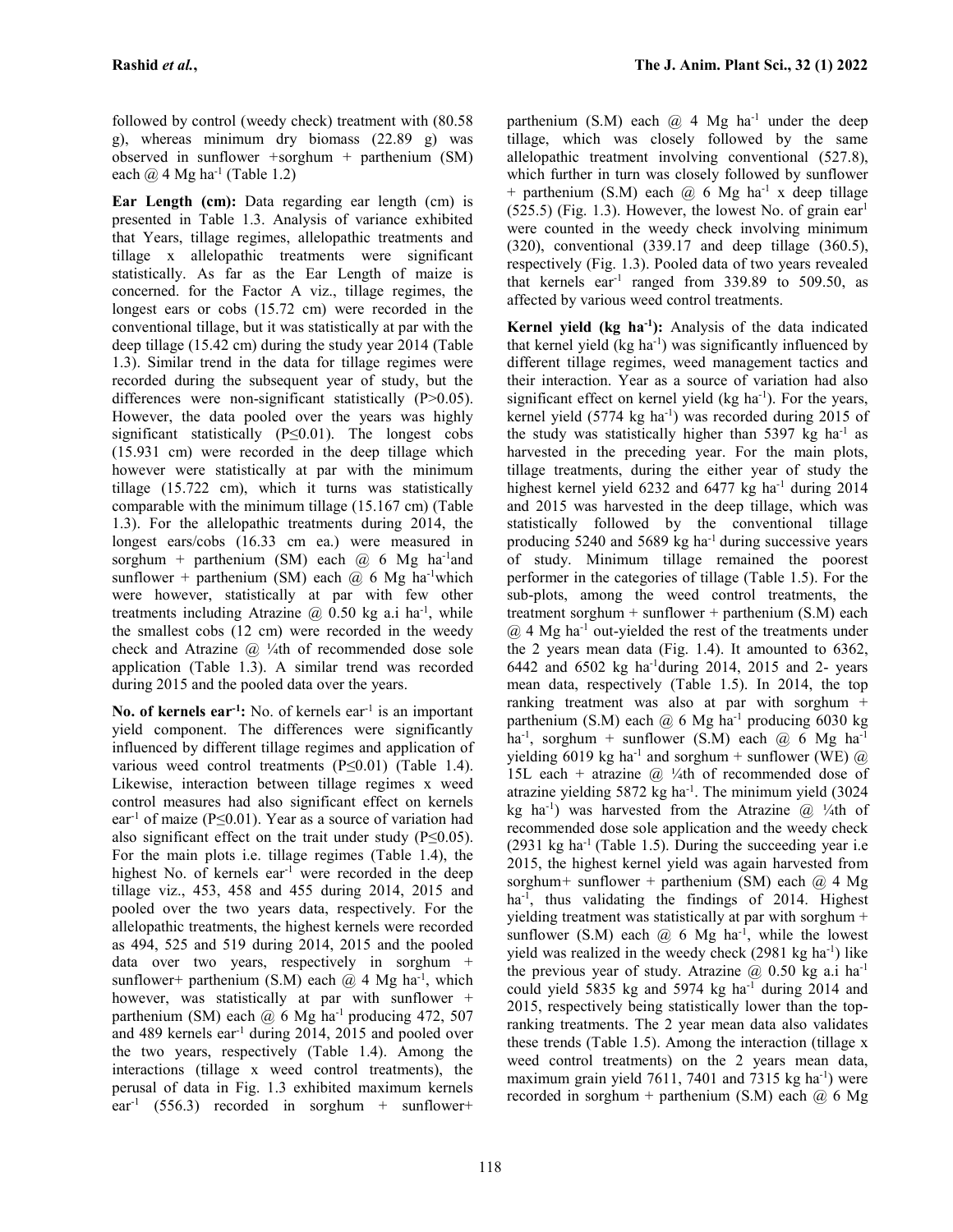ha<sup>-1</sup>, Atrazine @ 0.50 kg a.i ha<sup>-1</sup>, sunflower + parthenium dose, ha (S.M) each  $\omega$  6 Mg ha<sup>-1</sup> and sorghum + sunflower +parthenium (S.M) each  $@$  4 Mg ha<sup>-1</sup>, all involving deep  $\frac{1}{4}$ th tillage regime (Fig. 1.4). The poorest interactions of tillage x weed management treatments involved the minimum tillage, while the conventional tillage interacted with the weed management treatments as intermediate as far the kernel yield is concerned (Fig. 1.4).

**COST BENEFIT RATIO:** The cost benefit ratio (CBR) showed that all allelopathic plant water extracts  $\omega$  15L each + atrazine  $\omega$  ¼th of its recommended dose were economical as compared to surface mulches, atrazine full

dose, hand weeding and weedy check treatments. Sorghum + parthenium (WE)  $\omega$  15L each + atrazine  $\omega$ ¼th of recommended dose of atrazine under conventional tillage regime provided the highest net return with cost benefit ratio of **1:20.4** (Table 1.6). Furthermore, sorghum + sunflower +parthenium (WE)  $\omega$  15L each + atrazine  $\omega$ ¼th of recommended dose of atrazine x minimum tillage showed **1:19.5** cost benefit ratio. Although the grain yield in surface mulch treatments were higher, but due to higher cost and maintenance concerns it was found uneconomical (Table 1.9).

| Tillage regimes                                                  | <b>Tillage codes</b> | $2014 *$        | $2015$ *        | Pooled ** |
|------------------------------------------------------------------|----------------------|-----------------|-----------------|-----------|
| Minimum tillage                                                  | MT                   | $62a^*$         | 39 <sub>b</sub> | 50 A      |
| Conventional tillage                                             | <b>CT</b>            | 55 b            | 36c             | 45 B      |
| Deep tillage                                                     | DT                   | 48 c            | 32a             | 40 C      |
|                                                                  | LSD <sub>0.05</sub>  | 0.98            | 0.41            | 0.94      |
| <b>Sub-PlotTreatments</b>                                        |                      |                 |                 |           |
| Sor + SF + $\frac{1}{4}$ <sup>th</sup> recomm. atrazine (WE)     | T1                   | 66 d            | 46c             | 56 C      |
| Sor + Par $+\frac{1}{4}$ <sup>th</sup> recomm. atrazine (WE)     | T <sub>2</sub>       | $63$ ef         | 38 <sub>e</sub> | 51 E      |
| $SF + Par + \frac{1}{4}$ recomm. atrazine (WE)                   | T3                   | 67d             | 38 <sub>e</sub> | 52 D      |
| Sor + SF+ Par+ $\frac{1}{4}$ <sup>th</sup> recomm. atrazine (WE) | T4                   | 62 f            | 41 d            | 52 D      |
| $Sor + SF(S.M)$                                                  | T <sub>5</sub>       | 32 1            | 22 f            | 27 H      |
| $Sor + Par(S.M)$                                                 | T6                   | $36$ jk         | 20 g            | 28 GH     |
| $SF + Par(S.M)$                                                  | T7                   | 34 kl           | 23 f            | 28 GH     |
| $Sor + SF + Par(S.M)$                                            | T8                   | 30 <sub>m</sub> | 16 <sub>h</sub> | 23I       |
| Atrazine @ $\frac{1}{4}$ <sup>th</sup> recomm. Alone             | T9                   | 105a            | 71 a            | 88 A      |
| Atrazine recomm. rate $(a)$ 0.50 kg a.i ha <sup>-1</sup>         | T <sub>10</sub>      | 35 k            | 23 f            | 29 F      |
| Hand weeding                                                     | T <sub>11</sub>      | 35 k            | 23 f            | 29 F      |
| Weedy check                                                      | T <sub>12</sub>      | 96 b            | 65 b            | 81 B      |
|                                                                  | LSD <sub>0.05</sub>  | 1.21            | 1.88            | 0.82      |
| Means                                                            | Years                | 55.04 A         | 35.54 <b>B</b>  | 45.29     |
| Interaction (Tillage x treatments)                               | Til x T              | 0.00            | 0.00            | 0.00      |

Table 1.2 Dry biomass  $(m<sup>2</sup>)$  30 DAS in spring planted maize as affected by integration of various allelopathic **extracts and mulch treatments under different tillage regimes.**

\*For each effect, values with same letter(s) in a column do not differ significantly at  $p \le 0.05$  according to LSD<sub>0.05</sub>



**Vertical bars show standard error of mean of three replicates.**

Fig 1.1. Interaction between Tillage x allelopathic treatments on dry biomass (g) of total weeds 30 DAS in spring **planted maize during 2014 and 2015 Ear Length (cm).**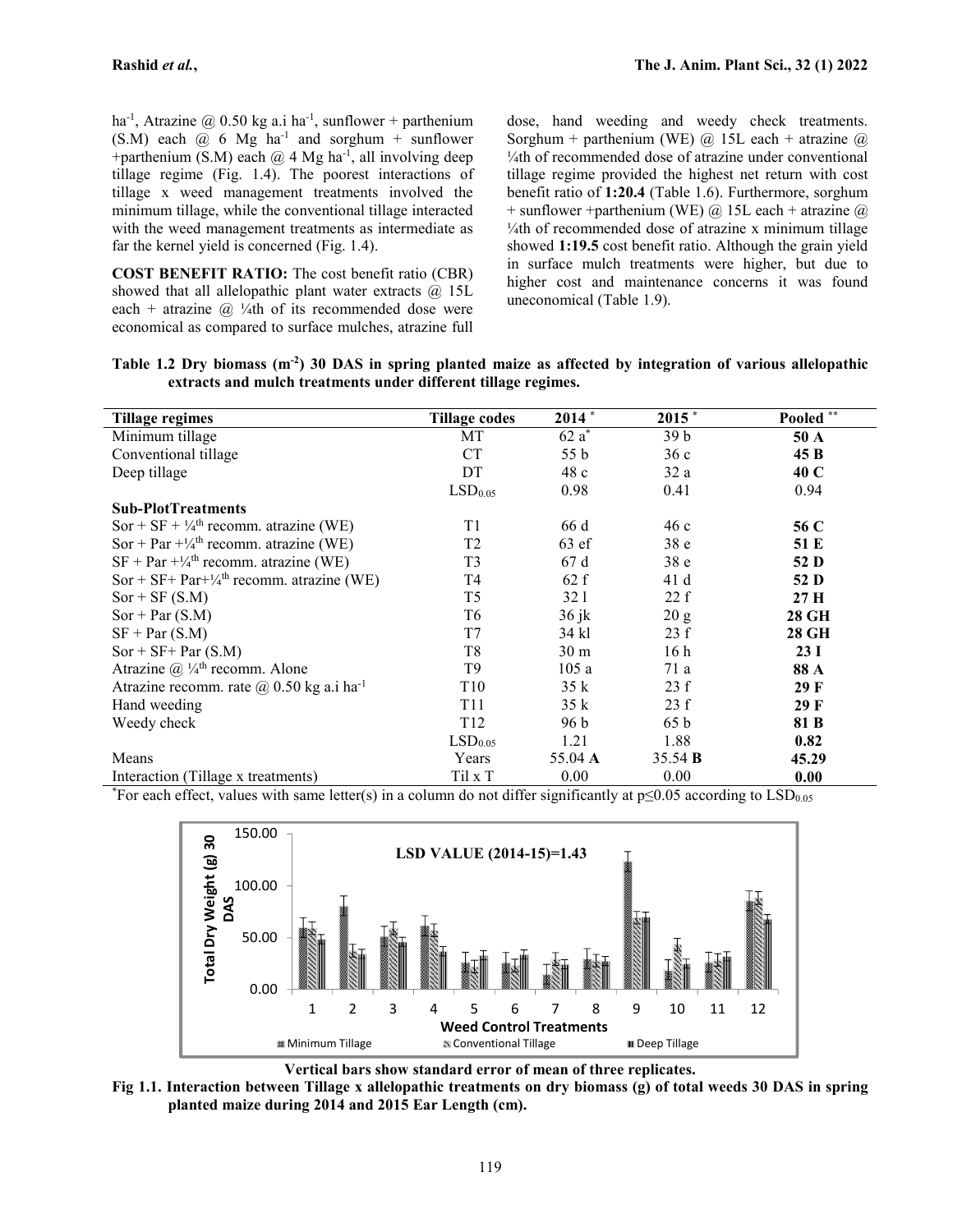Table 1.3 Ear Length (cm) in spring planted maize as affected by integration of various allelopathic extracts and **mulch treatments under different tillage regimes.**

| <b>Main Plots</b><br>Tillage regimes                             | <b>Tillage codes</b> | $2014*$     | $2015***$   | Pooled***   |
|------------------------------------------------------------------|----------------------|-------------|-------------|-------------|
| Minimum tillage                                                  | МT                   | 14.75 b     | 15.58       | 15.167 B    |
| Conventional tillage                                             | <b>CT</b>            | 15.72a      | 15.72       | 15.722 AB   |
| Deep tillage                                                     | DT                   | 15.42 ab    | 16.44       | 15.931 A    |
|                                                                  | LSD <sub>0.05</sub>  | 0.73        | <b>NS</b>   | 0.624       |
| <b>Sub-Plot Treatments</b>                                       |                      |             |             |             |
| Sor + SF + $\frac{1}{4}$ <sup>th</sup> recomm. atrazine (WE)     | T1                   | 14.78 cd    | 15.00 d     | 14.89 DE    |
| Sor + Par $+\frac{1}{4}$ <sup>th</sup> recomm. atrazine (WE)     | T <sub>2</sub>       | 15.11 bc    | 15.67 cd    | 15.39 CD    |
| $SF + Par + \frac{1}{4}$ recomm. atrazine (WE)                   | T <sub>3</sub>       | $15.78 a-c$ | $16.44$ ac  | $16.11 A-C$ |
| Sor + SF+ Par+ $\frac{1}{4}$ <sup>th</sup> recomm. atrazine (WE) | T4                   | $16.00$ ab  | $16.11$ bc  | $16.06 A-C$ |
| $Sor + SF(S.M)$                                                  | T5                   | $16.22$ ab  | $15.89b-d$  | $16.06$ A-C |
| $Sor + Par(S.M)$                                                 | T6                   | 16.33a      | $16.33 a-c$ | 16.33 AB    |
| $SF + Par(S.M)$                                                  | T7                   | 16.33 a     | 17.22a      | 16.78A      |
| $Sor + SF + Par(S.M)$                                            | T <sub>8</sub>       | $16.22$ ab  | 16.78 ab    | 16.50 AB    |
| Atrazine @ $\frac{1}{4}$ <sup>th</sup> recomm. Alone             | T9                   | 13.78d      | 15.00 d     | 14.39 E     |
| Atrazine recomm. rate $\omega$ 0.50 kg a.i ha <sup>-1</sup>      | T <sub>10</sub>      | $15.89a-c$  | 17.33a      | 16.61 A     |
| Hand weeding                                                     | T11                  | 15.11 bc    | $16.33$ ac  | 15.72 BC    |
| Weedy check                                                      | T <sub>12</sub>      | 12.00 e     | 12.89 e     | 12.44 F     |
|                                                                  | LSD <sub>0.05</sub>  | 1.21        | 1.051       | 0.794       |
| Means                                                            | Years                | 15.94 a     | 16.82a      |             |
| Interaction (Tillage x Treatments)                               | Til x T              | 0.00        | 0.00        | 0.00        |

\*For each effect, values with same letter(s) in a column do not differ significantly from one another at  $p \le 0.05$  according to LSD test.



Vertical bars show standard error of mean of three replicates.

**Fig. 1.2 Interaction between Tillage x allelopathic treatments on Ear length in maize on two-year mean.**

| Table 1.4. No. of kernels Ear <sup>-1</sup> in spring planted maize as affected by integration of various allelopathic extracts |                  |  |  |
|---------------------------------------------------------------------------------------------------------------------------------|------------------|--|--|
| and mulch treatments under different                                                                                            | tillage regimes. |  |  |

| Tillage regimes                                              | Tillage codes       | $2014*$             | $2015***$        | Pooled*** |
|--------------------------------------------------------------|---------------------|---------------------|------------------|-----------|
| Minimum tillage                                              | МT                  | $387c$ <sup>*</sup> | 430              | 409 C     |
| Conventional tillage                                         | <b>CT</b>           | 418 <sub>b</sub>    | 446              | 432 B     |
| Deep tillage                                                 | DT                  | 453 a               | 458              | 455 A     |
|                                                              | LSD <sub>0.05</sub> | 25.28               | NS               | 16.71     |
| <b>Sub-Plot Treatments</b>                                   | Treatments          |                     |                  |           |
| Sor + SF + $\frac{1}{4}$ <sup>th</sup> recomm. atrazine (WE) | Τ1                  | 403 e               | 434 bc           | 418 C     |
| Sor + Par $+\frac{1}{4}$ <sup>th</sup> recomm. atrazine (WE) | T2                  | $414$ de            | 438 <sub>b</sub> | 426 C     |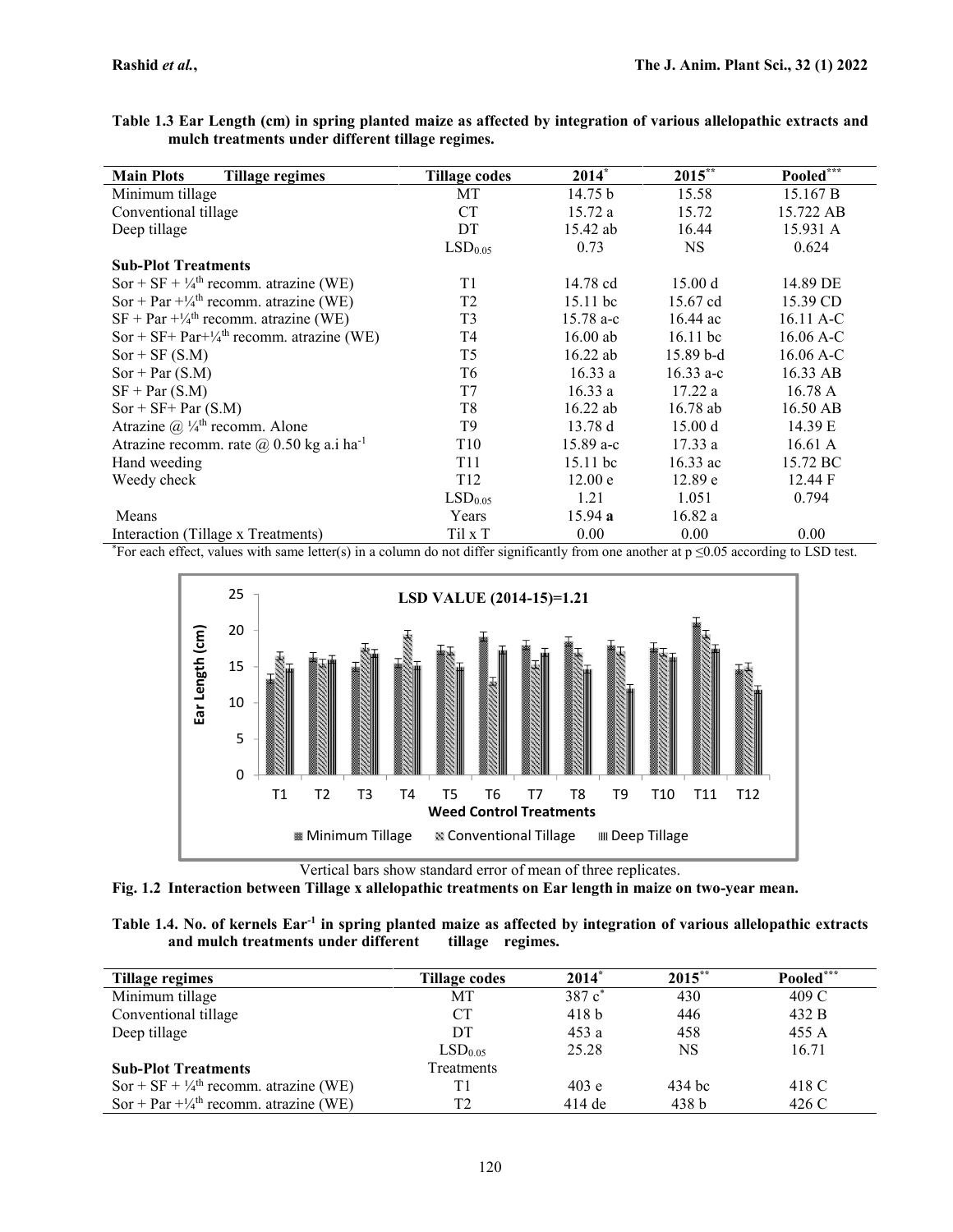| $SF + Par + \frac{1}{4}$ recomm. atrazine (WE)                   | T <sub>3</sub>      | $408$ de     | 458 <sub>b</sub> | 433 BC |
|------------------------------------------------------------------|---------------------|--------------|------------------|--------|
| Sor + SF+ Par+ $\frac{1}{4}$ <sup>th</sup> recomm. atrazine (WE) | T4                  | $415$ de     | 440 b            | 428 C  |
| $Sor + SF(S.M)$                                                  | T5                  | 436 cd       | $436$ bc         | 436 BC |
| $Sor + Par(S.M)$                                                 | T6                  | 422 ce       | 457 b            | 439 BC |
| $SF + Par(S.M)$                                                  | T7                  | 472 ab       | 507 a            | 489 A  |
| $Sor + SF + Par(S.M)$                                            | T8                  | 494 a        | 525 a            | 510 A  |
| Atrazine $@{1/4}^{\text{th}}$ recomm. Alone                      | T9                  | 368f         | 404c             | 386 D  |
| Atrazine recomm. rate $\omega$ 0.50 kg a.i ha <sup>-1</sup>      | T <sub>10</sub>     | 447 bc       | 453 b            | 450 B  |
| Hand weeding                                                     | T <sub>11</sub>     | $416$ de     | 444 b            | 430 BC |
| Weedy check                                                      | T <sub>12</sub>     | 337 g        | 343 d            | 340 E  |
|                                                                  | LSD <sub>0.05</sub> | 29.3         | 32.58            | 21.53  |
| Means                                                            | Years               | 419 $\bf{B}$ | 445 A            |        |
| Interaction (Tillage x Treatments)                               | Tx H                | 0.32         | 0.00             | 0.00   |
|                                                                  |                     |              |                  |        |

\*For each effect, values with same letter(s) in a column do not differ from one another at  $p \le 0.05$  according to LSD<sub>0.05</sub> test.



**Vertical bars show standard error of mean of three replicates.**

Fig. 1.3. Interaction between Tillage and various allelopathic treatments on kernels Ear<sup>-1</sup> in spring planted maize **during 2014 and 2015.**

Table 1.5 Kernel yield (kg ha<sup>-1</sup>) in spring planted maize as affected by integration of various allelopathic extracts **and mulch treatments under different tillage regimes.**

| <b>Main Plots</b><br><b>Tillage regimes</b>                      | Tillage codes       | $2014*$                 | $2015***$            | Pooled***         |
|------------------------------------------------------------------|---------------------|-------------------------|----------------------|-------------------|
| Minimum tillage                                                  | MT                  | 4218 <sup>c</sup>       | 4239 c               | 4229 <sup>c</sup> |
| Conventional tillage                                             | <b>CT</b>           | 5240 <sup>b</sup>       | 5689 b               | 5465 <sup>B</sup> |
| Deep tillage                                                     | DT                  | $6232$ <sup>a</sup>     | $6477$ <sup>a</sup>  | 6355 A            |
|                                                                  | LSD <sub>0.05</sub> | 305.39                  | 286.98               | 174.02            |
| <b>Sub Plots</b>                                                 | Treatments          |                         |                      |                   |
| Sor + SF + $\frac{1}{4}$ <sup>th</sup> recomm. atrazine (WE)     | T1                  | 5872 <sup>a_c</sup>     | 5112 <sup>d</sup>    | 5492 <sup>c</sup> |
| Sor + Par $+\frac{1}{4}$ <sup>th</sup> recomm. atrazine (WE)     | T <sub>2</sub>      | 5508 c_e                | 5998 bc              | 5753 BC           |
| $SF + Par + \frac{1}{4}$ recomm. atrazine (WE)                   | T <sub>3</sub>      | 5223 e                  | $5519^{bc}$          | 5521 $\rm ^{c}$   |
| Sor + SF+ Par+ $\frac{1}{4}$ <sup>th</sup> recomm. atrazine (WE) | T4                  | 5329 de                 | 5628 c               | 5478 <sup>c</sup> |
| $Sor + SF(S.M)$                                                  | T <sub>5</sub>      | $6019$ <sup>a_c</sup>   | 5552 cd              | 5786 BC           |
| $Sor + Par(S.M)$                                                 | T6                  | 5541 $b_e$ <sup>e</sup> | $6256$ <sup>ab</sup> | 5899 <sup>B</sup> |
| $SF + Par(S.M)$                                                  | T7                  | $6030$ <sup>ab</sup>    | 6123 <sup>b</sup>    | 6077 <sup>B</sup> |
| $Sor + SF + Par(S.M)$                                            | T <sub>8</sub>      | $6362$ <sup>a</sup>     | $6642$ <sup>a</sup>  | 6502 A            |
| Atrazine @ $\frac{1}{4}$ <sup>th</sup> recomm. Alone             | T <sub>9</sub>      | $3024$ f                | 3714 e               | 3369 <sup>D</sup> |
| Atrazine recomm. rate $\omega$ 0.50 kg a.i ha <sup>-1</sup>      | T <sub>10</sub>     | 5835 b_d                | 5974 bc              | 5905 <sup>B</sup> |
| Hand weeding                                                     | T <sub>11</sub>     | 5084 e                  | 5822 bc              | 5453 C            |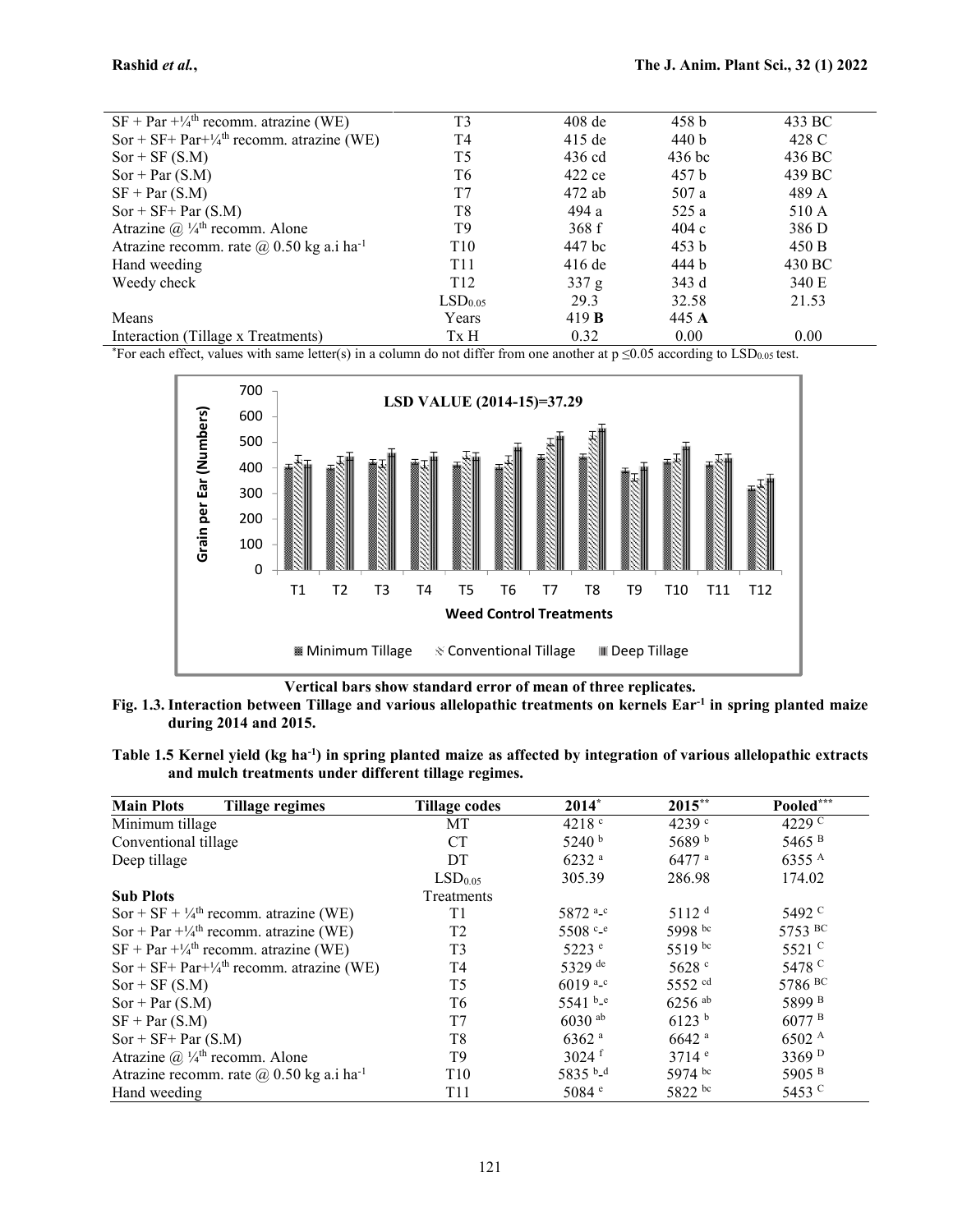| Weedy check                        | T12                 | 2931       | $2981$ <sup>t</sup> | 2956 E   |
|------------------------------------|---------------------|------------|---------------------|----------|
|                                    | LSD <sub>0.05</sub> | 517.00     | 489.56              | 352.71   |
| Means                              | Years               | 5230.3 $B$ | 5468.4 $^{\rm A}$   |          |
| Interaction (Tillage x Treatments) | Til x T             | 0.04       | 0.05                | $0.00\,$ |

\*For each effect, values with same letter(s) in a column do not differ from one another at  $p \le 0.05$  according to LSD<sub>0.05</sub> test.



**Vertical bars show standard error of mean of three replicates.**

Fig 1.4. Interaction between Tillage and various allelopathic treatments on kernel yield (kg ha<sup>-1</sup>) in spring planted **maize during 2014 and 2015.**

**Table 1.6 Economic Analysis (Minimum tillage).**

| <b>Weed Control Treatments</b>       | Grain<br>Yield/ha | Yield<br><b>Increased</b><br>Over<br>Control/ha | Value of<br>increased<br>yield/ha | <b>Additional</b><br>Expenditure/ha | <b>Net</b><br>income | <b>Cost Benefit</b><br>Ratio (CBR) |
|--------------------------------------|-------------------|-------------------------------------------------|-----------------------------------|-------------------------------------|----------------------|------------------------------------|
| $Sor + SF + 1/4$ Atrazine (WE)       | 4353.8            | 1818                                            | 36360                             | 2040                                | 34320                | 16.82                              |
| $Sor + Par + 1/4$ Atrazine (WE)      | 4539.8            | 2004                                            | 40080                             | 2080                                | 38000                | 18.27                              |
| $SF + Par + 1/4$ Atrazine (WE)       | 4665.8            | 2130                                            | 42600                             | 2175                                | 40425                | 18.59                              |
| $Sor + SF + Par + 1/4$ Atrazine (WE) | 4515.3            | 1979.5                                          | 39590                             | 1930                                | 37660                | 19.51                              |
| $Sor + SF(S.M)$                      | 4402.8            | 1867                                            | 37340                             | 7900                                | 29440                | 3.73                               |
| $Sor + Par(S.M)$                     | 4572              | 2036.2                                          | 40724                             | 5600                                | 35124                | 6.27                               |
| $SF + Par(S.M)$                      | 4819.5            | 2283.7                                          | 45674                             | 6100                                | 39574                | 6.49                               |
| $Sor + SF + Par(S.M)$                | 4937.8            | 2402                                            | 48040                             | 6440                                | 41600                | 6.46                               |
| 1/4 dose of Atrazine                 | 2843.2            | 307.4                                           | 6148                              | 1237                                | 4911                 | 3.97                               |
| Full dose of Atrazine                | 4613              | 2077.2                                          | 41544                             | 2550                                | 38994                | 15.29                              |
| Hand Weeding                         | 3946.2            | 1410.4                                          | 28208                             | 2700                                | 25508                | 9.45                               |
| Control                              | 2535.8            | $\star$                                         | $\star$                           |                                     |                      | $\ast$                             |

**Table 1.7. Economic Analysis (Conventional tillage).**

| <b>Weed Control Treatments</b>       | Grain<br>Yield/ha | Yield<br><b>Increased</b><br>Over<br>Control/ha | Value of<br>increased<br>vield/ha | <b>Additional</b><br>Expenditure/ha | <b>Net</b><br>income | <b>Cost Benefit</b><br><b>Ratio (CBR)</b> |
|--------------------------------------|-------------------|-------------------------------------------------|-----------------------------------|-------------------------------------|----------------------|-------------------------------------------|
| $Sor + SF + 1/4$ Atrazine (WE)       | 5750.5            | 2801.2                                          | 56024                             | 2990                                | 53034                | 17.74                                     |
| Sor + Par + $1/4$ Atrazine (WE)      | 6194.3            | 3245                                            | 64900                             | 3030                                | 61870                | 20.42                                     |
| $SF + Par + 1/4$ Atrazine (WE)       | 5457.2            | 2507.9                                          | 50158                             | 3125                                | 47033                | 15.05                                     |
| $Sor + SF + Par + 1/4$ Atrazine (WE) | 5364.7            | 2415.4                                          | 48308                             | 2880                                | 45428                | 15.77                                     |
| $Sor + SF(S.M)$                      | 5805.5            | 2856.2                                          | 57124                             | 8850                                | 48274                | 5.45                                      |
| $Sor + Par(S.M)$                     | 5820.2            | 2870.9                                          | 57418                             | 8300                                | 49118                | 5.92                                      |
| $SF + Par(S.M)$                      | 6131.3            | 3182                                            | 63640                             | 7050                                | 56590                | 8.03                                      |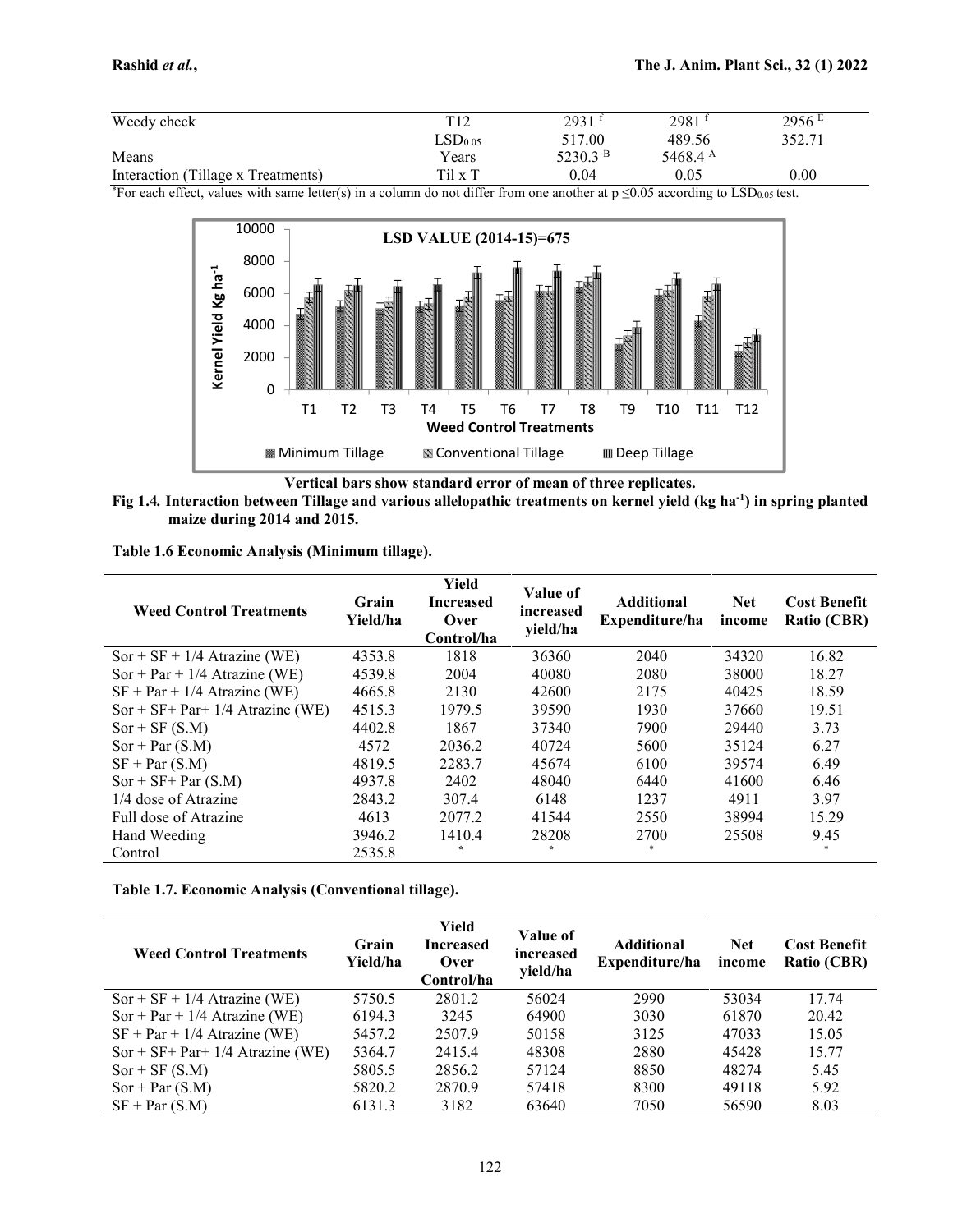| $Sor + SF + Par(S.M)$ | 6719   | 3769.7 | 75394 | 7390 | 68004 | 9.2   |
|-----------------------|--------|--------|-------|------|-------|-------|
| 1/4 dose of Atrazine  | 3372.3 | 423    | 8460  | 2187 | 6273  | 2.87  |
| Full dose of Atrazine | 6188   | 3238.7 | 64774 | 3500 | 61274 | 17.51 |
| Hand Weeding          | 5823.5 | 2874.2 | 57484 | 3650 | 53834 | 14.75 |
| Control               | 2949.3 |        | ÷     |      |       |       |

**Table 1.8. Economic Analysis (Deep tillage).**

| <b>Weed Control Treatments</b>       | Grain<br>Yield/ha | Yield<br><b>Increased</b><br>Over<br>Control/ha | Value of<br>increased<br>yield/ha | <b>Additional</b><br><b>Expenditure</b><br>/ha | <b>Net</b><br>income | <b>Cost Benefit</b><br>Ratio<br>(CBR) |
|--------------------------------------|-------------------|-------------------------------------------------|-----------------------------------|------------------------------------------------|----------------------|---------------------------------------|
| $Sor + SF + 1/4$ Atrazine (WE)       | 6371.5            | 2988.3                                          | 59766                             | 4040                                           | 55726                | 13.79                                 |
| $Sor + Par + 1/4$ Atrazine (WE)      | 6525.7            | 3142.5                                          | 62850                             | 4080                                           | 58770                | 14.4                                  |
| $SF + Par + 1/4$ Atrazine (WE)       | 6440.8            | 3057.6                                          | 61152                             | 4175                                           | 56977                | 13.65                                 |
| $Sor + SF + Par + 1/4$ Atrazine (WE) | 6556.5            | 3173.3                                          | 63466                             | 3930                                           | 59536                | 15.15                                 |
| $Sor + SF(S.M)$                      | 7148.7            | 3765.5                                          | 75310                             | 9900                                           | 65410                | 6.61                                  |
| $Sor + Par(S.M)$                     | 7304.7            | 3921.5                                          | 78430                             | 9350                                           | 69080                | 7.39                                  |
| $SF + Par(S.M)$                      | 7279.3            | 3896.1                                          | 77922                             | 8100                                           | 69822                | 8.62                                  |
| $Sor + SF + Par(S.M)$                | 7849.7            | 4466.5                                          | 89330                             | 8440                                           | 80890                | 9.58                                  |
| 1/4 dose of Atrazine                 | 3892.7            | 509.5                                           | 10190                             | 3237                                           | 6953                 | 2.15                                  |
| Full dose of Atrazine                | 6912.7            | 3529.5                                          | 70590                             | 4550                                           | 66040                | 14.51                                 |
| Hand Weeding                         | 6590.3            | 3207.1                                          | 64142                             | 4700                                           | 59442                | 12.65                                 |
| Control                              | 3383.2            |                                                 | $\star$                           | $\ast$                                         |                      | $\ast$                                |

**Table 1.9. Combined (2 yr. mean) Cost benefit ratio (CBR).**

| <b>Weed Control Treatments</b>                      | <b>WC</b><br>treatment | <b>Minimum</b><br>Tillage | <b>Conventional</b><br>Tillage | <b>Deep Tillage</b> |
|-----------------------------------------------------|------------------------|---------------------------|--------------------------------|---------------------|
| $Sor + SF + \frac{1}{4}$ recommended atrazine (WE)  | T1                     | 1:16.8                    | 1:17.7                         | 1:13.8              |
| Sor + Par + $\frac{1}{4}$ recommended atrazine (WE) | T2                     | 1:18.3                    | 1:20.4                         | 1:14.4              |
| $SF + Par + \frac{1}{4}$ recommended atrazine (WE)  | T3                     | 1:18.6                    | 1:15.1                         | 1:13.7              |
| Sor+SF+ Par+1/4 recommended atrazine (WE)           | Т4                     | 1:19.5                    | 1:15.8                         | 1:15.2              |
| $Sor + SF(S.M)$                                     | T <sub>5</sub>         | 1:3.7                     | 1:5.5                          | 1:6.6               |
| $Sor + Par(S.M)$                                    | T6                     | 1:6.3                     | 1:5.9                          | 1:7.4               |
| $SF + Par(S.M)$                                     | T7                     | 1:6.5                     | 1:8.0                          | 1:8.6               |
| $Sor + SF + Par(S.M)$                               | T8                     | 1:6.5                     | 1:9.2                          | 1:9.6               |
| $\frac{1}{4}$ recommended atrazine alone            | T9                     | 1:3.1                     | 1:2.9                          | 1:2.2               |
| Recommended dose of atrazine                        | T <sub>10</sub>        | 1:15.3                    | 1:17.5                         | 1:14.5              |
| Hand Weeding                                        | T11                    | 1:9.5                     | 1:14.8                         | 1:12.7              |
| Weedy check                                         | T <sub>12</sub>        |                           |                                | <b>A</b>            |

### **DISCUSSION**

Our results obtained for different tillage regimes are in conformity with the findings of Cardina *et al.* (1991) and Mohler and Galford (1997), who reported that in minimum tillage weed density of various species could be increased. These results are also in agreement with the findings of Khattak *et al.* (2005), who stated that with the increasing frequency of tillage, density of weed species was reduced due to the destruction of annual and perennial germinated weeds in the soil, which ultimately reduced the total fresh and dry biomass of weed species. In weed control treatments the highest biomass of weeds was deciphered in Atrazine  $(a)$  ¼th of recommended dose sole application probably due to hormesis effect (stimulation of growth in plants due to xenbiotics applied at sub-lethal doses). The definition of hormesis derived by Stebbing (1982) is low-dose stimulation followed by higher-dose inhibition; the most common form of hormesis follows the widely recognized ß-curve. Whereas the significant effect of surface mulches against dry biomass 30 DAS of total weed species could be partially attributed due to the reported allelochemicals. Sorgoleone in *Sorghum bicolor* responsible for inhibiting the electron transport in both photosynthesis and respiration (Nimbal *et al.*,1996) and other compounds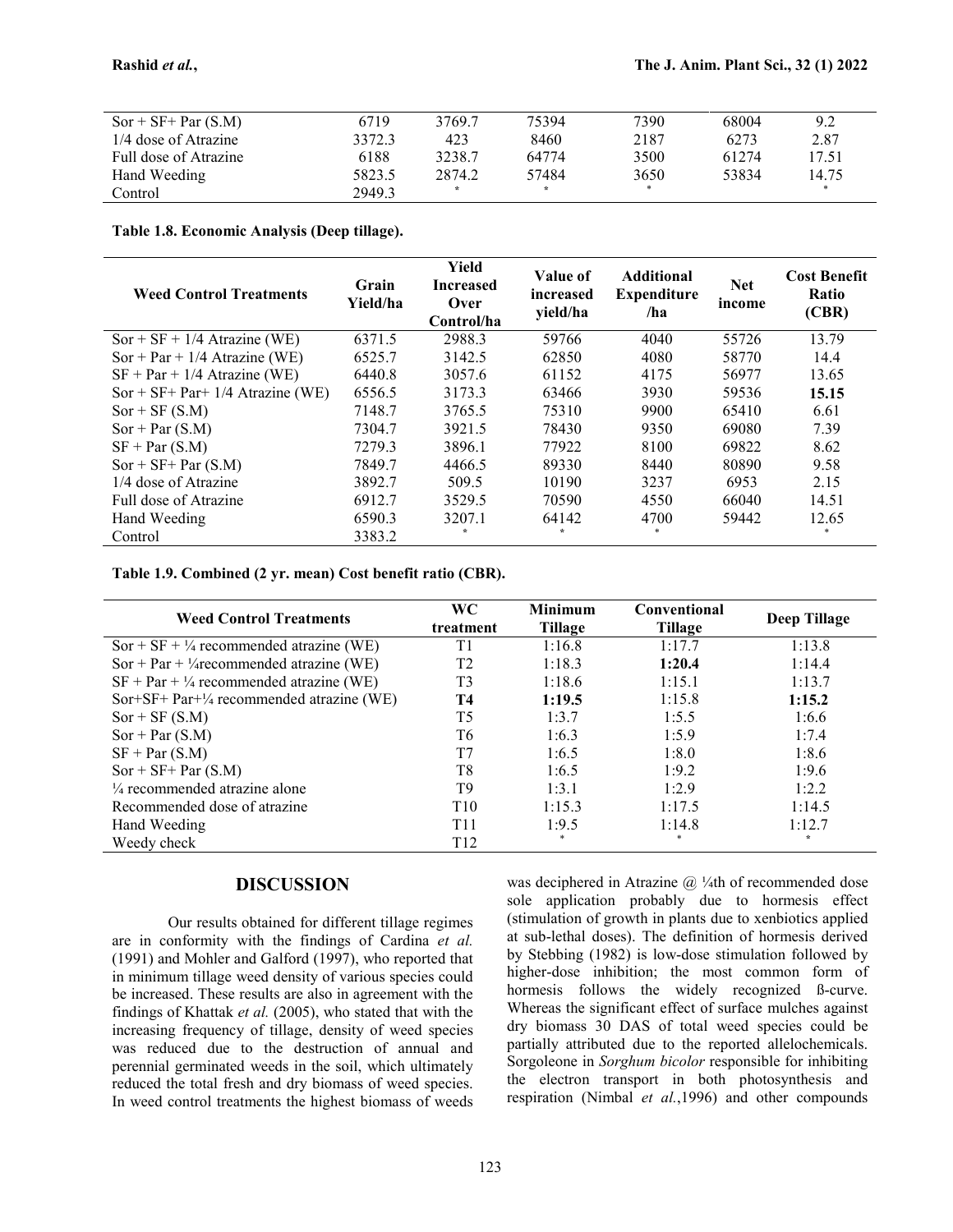**Rashid** *et al.***, The J. Anim. Plant Sci., 32 (1) 2022**

like vanillic and ferulic acids reported in parthenium, sorghum and sunflower plants are responsible for DNA and RNA synthesis (Baziramakenga *et al.,* 1997). Higher inhibition of mulch treatment than herbicide (label dose) could further be exploited for sustainable management of weeds however, the cost and economics of mulches must be kept under consideration.

**Maximum length of ear** in deep tillage followed by conventional tillage could be due to reduction of soil bulk density and improved soil aeration which can allow the crop to utilize the available nutrients from the root zone during the shoot development stage. Our results are in confirmatory to the previous findings of Aikins and Afuakwa (2010) who deduced that plant shoot development is reliant on development of root, while plant vegetative growth increased when soil depth is increased which could explore more nutrients and moisture. It is depicted from these data that the leading allelopathic treatments are a good substitute of atrazine at recommended dose, as the leading herbicide in maize for the environmental integrity, workers safety and economy. Enormous literature around the world has ascertained the worth of plant allelopathy for management of weeds (Adkins and Sowerby, 1996; Nimbal *et al.,* 1996; Khan *et al.* (2012), Hassan *et al.*, 2018 and Jabran *et al.,* 2018). Since allelopathins successfully managed weeds thereby deep tillage proved ineffective to express its worth in weed management and culminate in improved ear or cob size (Fig. 1.2).

**Number of grain ear-1** is an important factor for grain yield. If the number of grains in an ear, yield will be higher. Analysis of both years showed that maximum number of cob ear<sup>-1</sup> in  $2<sup>nd</sup>$  year (2015) could be attributed 201 to more rain fall than in  $1<sup>st</sup>$  year (Table 1.1). Our results 52 for different tillage regimes are in agreement with Albuquerque *et al* (2001) who reported that grains ear-1 were reduced in zero tilled compared to the tilled plots. Similar results were reported by Khan *et al.* (2009), who reported that tillage has significant effect on the number of grains per cob.

Kernel yield is the ultimate sacred goal of the famers. Kernel yield is dependent on its components viz., No. of plants per unit area, No. of cobs per plant, No. of grain per cob, 1000 kernel weight and ratio of photo assimilate partitioned towards the economic yield. All these parameters interact among each other and as a consequence net grain yield is harvested by a farmer. These findings are in contrast with the recent findings of Khan *et al*. (2020) who deciphered that hand weeding and herbicides significantly increased kernel weight (g), kernel number ear-1 , and grain yield (kg ha*-1*) is in contrast to our findings as our allelopathic treatments surpassed the yield harvested in hand weeding and atrazine application. However, earlier studies of Batish *et al.* (2002) concluded that sunflower residues minimized

the weed density and significantly increased the yield of three summer crops including maize. Studies of Khan *et al.* (2012) on weed management through allelopathic plant water extracts showed 70-75% suppression of weeds density and dry weight when used in combination with half and 1/3rd dose of atrazine are in agreement with the present findings to mitigate the pollution and other hazards of herbicides through synergistic action of reduced dose of atrazine and aqueous extracts of allelopathic crops in combination.

**Cost benefit ratio (CBR)** of all water extracts applied @ 15L each + atrazine  $\omega$  ¼th of recommended dose were economical when compared to mulches, Atrazine  $\omega$  0.50 kg a.i ha<sup>-1</sup>, Atrazine @ ¼th of recommended dose sole application, and hand weeding. Sorghum + parthenium (WE)  $\omega$  15L each + atrazine  $\omega$  ¼th of recommended dose of atrazine under conventional tillage regime provided the highest net return with cost benefit ratio of 1:20.4 (Table 1.6). Although the grain yield in surface mulch treatments were higher, but due to higher cost and maintenance concerns it was found uneconomical (Table 1.9). These findings are supported by the recent findings of Khan *et al*. (2020) who showed that among the plant extracts, *Euclyptus camaldulensis* was the promising in suppressing weeds in open pollinated maize crop, while Khan *et al.* (2009) who have shown the worth of sunflower extracts as weed killers.

**Conclusions:** Foliar application of sorghum + parthenium (WE)  $\omega$  15L each + atrazine  $\omega$  ¼th of recommended dose of atrazine (pre-emergence) under conventional tillage regimes suppressed total weed dry biomass by 34 and 42 % at 30 DAS during 2014 and 2015, respectively which increased maize grain yield by 52 % over control and was almost equivalent to the label dose of atrazine  $(0.50 \text{ kg a.i ha}^{-1})$  and also had highest CBR (1:20.4). Among the mulch treatments, sorghum  $+$ sunflower + parthenium (SM) each at 4 Mg ha<sup>-1</sup> under deep tillage regimes suppressed weed dry biomass by 69- 75 % at 30 DAS during 2014 and 2015, respectively and increased maize grain yield by 54 % over control with CBR (1:15.2). All mulch treatments and the cost of deep tillage were uneconomical.

**Acknowledgements:** This study is a part of PhD dissertation, submitted to The University of Haripur Pakistan by the Principal author and was fully funded by Higher Education Commission (HEC), Islamabad, Pakistan under the Project HEC Indigenous 5000 PhD Fellowship Program Phase-II, Batch-I.

### **REFERENCES**

Adkins, S. W., and M. S. Sowerby (1996). Allelopathic potential of the weed, Parthenium hysterophorus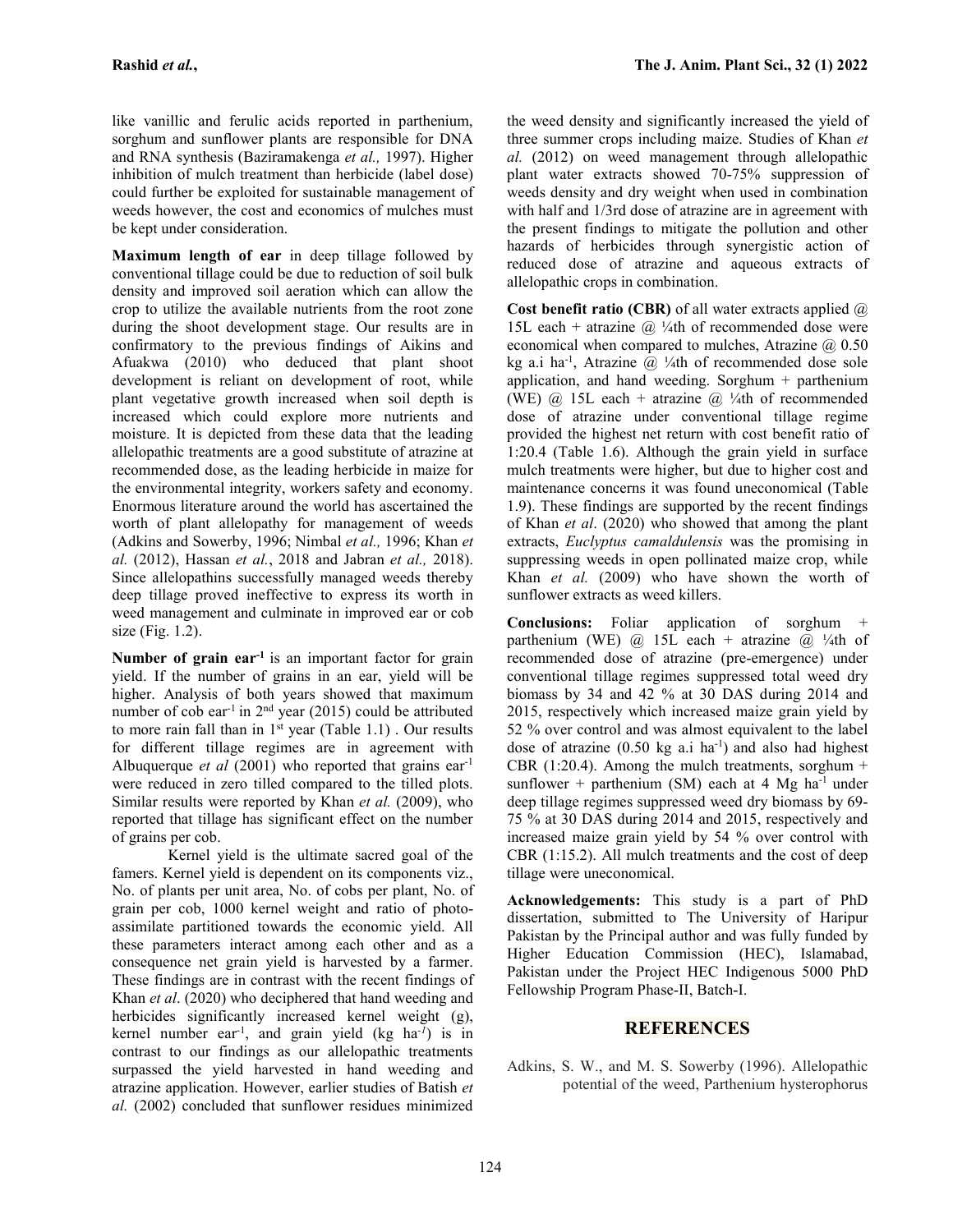L., in Australia. Plant Protection Quarterly, 11: 20-23.

- Aikins, S. H. M., and J. J. Afuakwa. (2010). Effect of four different tillage practices on cowpea performance. World J. Agricultural Sciences, 6(6), 644-651.
- Albuquerque, J. A., L. Sangoi and M. Ender (2001). Modifications in the Soil Physical Properties and Maize Parameters Induced by Cropping and Grazing under Two Tillage Systems. REVISTA BRASILEIRA DE CIENCIA DO SOLO, 25(3), 717-724.
- Arif, M., K. Ali, M. S. Haq and Z. Khan (2013). Biochar, FYM and nitrogen increases weed infestation in wheat. Pakistan J. Weed Science Res., 19(4).
- Balyan, R. S., and V. M. Bhan (1989). Competing ability of maize, pearlmillet, mungbean and cowpea with carpetweed under different weed management practices. *Crop Research (Hisar)*, *2*(2), 147-153.
- Batish, D. R., Tung, P., Singh, H. P., & Kohli, R. K. (2002). Phytotoxicity of sunflower residues against some summer season crops. J. Agron. and Crop Science, 188(1), 19-24.
- Baziramakenga, R., G. D. Leroux, R. R. Simard and P. Nadeau (1997). Allelopathic effects of phenolic acids on nucleic acid and protein levels in soybean seedlings. Can.J. Bot. 75(3): 445-450.
- Bhadoria, P. B. S. (2011) Allelopathy: a natural way towards weed management. American J.Exper. Agric. Int.1(1): 7-20.
- Cardina, J., E. Regnier and K. Harrison (1991). Longterm tillage effects on seed banks in three Ohio soils. Weed Sci.39(2):186-194.
- Cheema, Z. A., M. Farooq and A. Khaliq (2013). Application of Allelopathy in Crop Production: Success Story from Pakistan. *In* Z. A. Cheema, M. Farooq and A. Khaliq (eds.). Allelopathy. Ch. 6. Springer, Berlin, Heidelberg. DOI: 10.1007/978-3-642-30595-5\_6.
- Cheema, Z. A. and A. Khaliq (2000). Use of sorghum allelopathic properties to control weeds in irrigated wheat in a semi-arid region of Punjab. Agric., Ecosys .Environ. 79(2-3):105-112.
- Dinnes, D. L., D. L. Karlen, D. B. Jaynes, T. C. Kaspar, J.L. Hatfield, T. S. Colvin C. A. Cambardella (2002). Nitrogen management strategies to reduce nitrate leaching in tile-drained Midwestern soils. Agron. J. 94(1): 153-171.
- Doğan, M.N., A. Ünay, Ö. Boz, and F. Albay (2004). Determination of optimum weed control timing in maize *(Zea mays* L.*)*. Turk. J. Agric. Forest. 28(5):349-354.
- Fahad, S., Hussain, S., Saud, S., Hassan, S., Muhammad, H., Shan, D. C. Chen, C. Wu, D Xiong , S B Khan, A Jan, K Cui and and J Huang (2014).

Consequences of narrow crop row spacing and delayed *Echinochloa colona* and *Trianthema portulacastrum* emergence for weed growth and crop yield loss in maize. Weed Res. 54(5):475- 483.

- Govt. of Pakistan (2020). Pakistan Economic Survey 2019-20. Economic Advisors Wing, Finance Division, Government of Pakistan, Islamabad.
- Halvorson, A. D., B. J. Wienhold and A. L. Black (2001). Tillage and nitrogen fertilization influence grain and soil nitrogen in an annual cropping system. Agron. J. 93(4): 836-841.
- Hassan, G., M. A. Khan, K. B. Marwat, M. Anwar and S. Hashim (2008). Efficacy of some forest species extracts on wheat and two major weeds of arid zone of NWFP. Japanese J. Plant Sci, 2(2):39- 42.
- Hassan, G., H. U. Rashid, A. Amin, I. A. Khan and N. Shehzad (2018). Allelopathic effect of *Parthenium hysterophorus* on germination and growth of some important crops and weeds of economic importance. Planta Daninha, *v36:e018176372*.
- Hassan, G., S. Tanveer, N. U. Khan and E. A. Khan (2019). Integrating cultivars with reduced herbicide rates for weed management in maize. Pak J Weed Sci. Res. 25 (3):195-207.
- Heap, I. (2020) The International Survey of Herbicide Resistant Weeds. Online. Internet. Friday, January 24, 2020.
- Heap, I., and S.O. Duke (2018). Overview of glyphosate-<br>resistant weeds worldwide. Pest Manage. Sci. 74(5):1040-1049.
- Ihsan, M. Z., A. Khaliq, A.Mahmood, M. Naeem, F. El- Nakhlawy and F. Alghabari (2015). Field evaluation of allelopathic plant extracts alongside herbicides on weed management indices and weed–crop regression analysis in maize. Weed Biol. Manage. 15(2):78-86.
- Izquierdo, J., J. Recasens, C. Fernández-Quintanilla and G. Gill (2003). Effects of crop and weed densities on the interactions between barley and *Lolium rigidum* in several Mediterranean conditions. Agronomie, 23(7)*:*529-536.
- Jabran, K., Z.A. Cheema, M. Farooq, S.M.A. Basra, M. Hussain and H. Rehman (2018). Tank mixing of allelopathic crop water extracts with pendimethalin helps in the management of weeds in canola *(Brassica napus)* field. Int. J. Agric. Biol. 10(3):293-296.
- Khan, M.B.,M. Ahmad, M. Hussain, K. Jabran, S. Farooq and M. Waqas-Ul-Haq (2012). Allelopathic plant water extracts tank mixed with reduced doses of atrazine efficiently control *Trianthema portulacastrum* L. in *Zea mays* L. The J. Animal & Plant Sci., 22(2): 339-346.